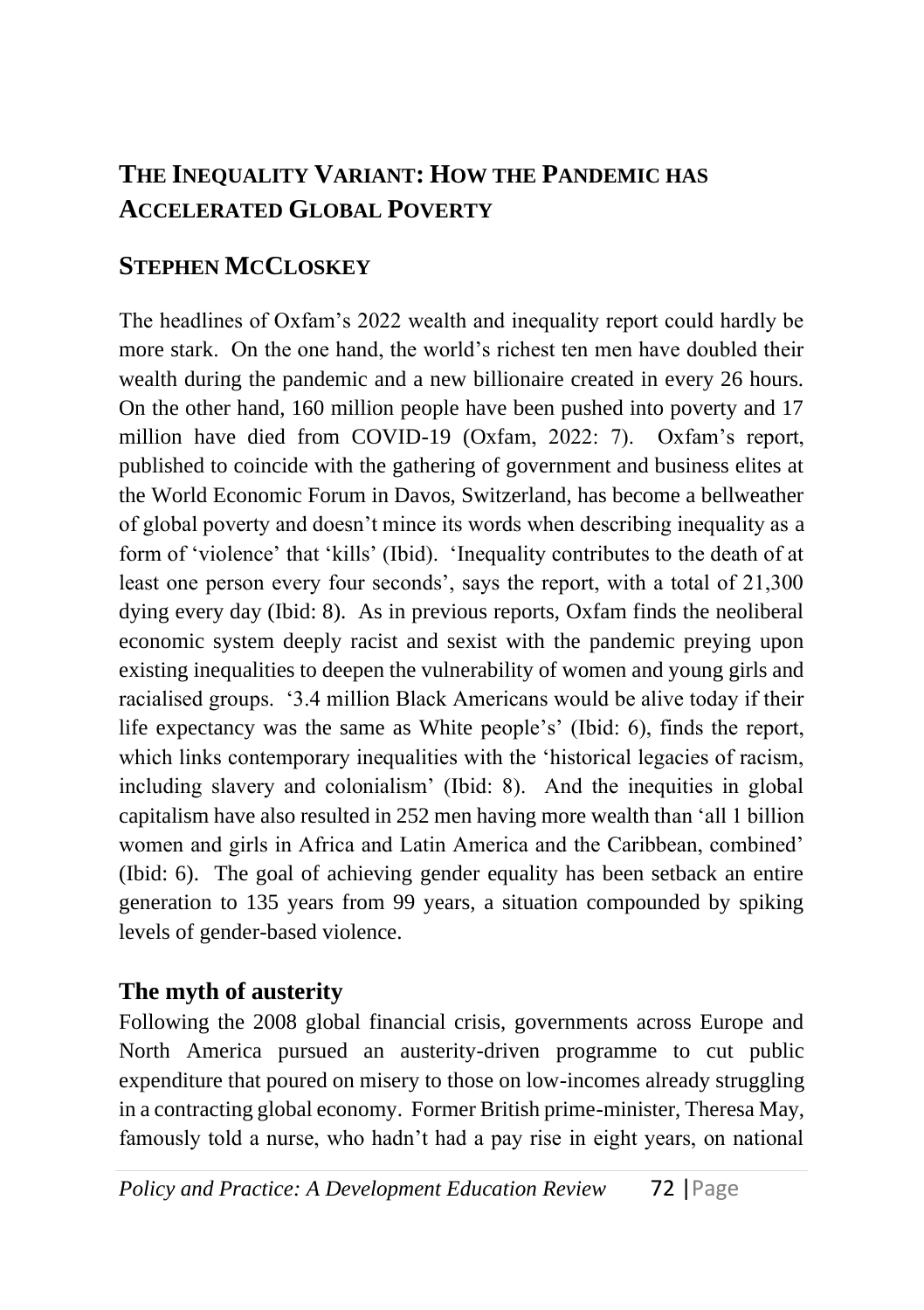television during the 2017 general election campaign that 'there's no magic money tree' when trying to justify pay restraint as a necessity to culling the national debt (Dearden, 2017). The myth of austerity unravelled spectacularly when \$16 trillion (Oxfam, 2022: 13) was pumped by governments across the world into a response to the pandemic in the form of corporate loans and grants, the production of vaccines, public furlough programmes, tax cuts and welfare spending. Even if many of these measures were temporary, covering periods of extended lockdowns when the global economy virtually ground to a halt, they revealed that a very different response had been possible to the lost decade of austerity that followed the 2008 crisis (Toynbee and Walker, 2020). This pain was compounded by the surge in stock market profits that resulted from governments printing money to bailout the banks in 2008 and respond to COVID-19 in 2020. As the economist Thomas Picketty argues, this resulted in 'making the richest even richer, without resolving the structural problems of the real economy' (2021: 298).

### **Taxation and redistribution**

The dysfunctional nature of the global economy and its parallel universes of extreme wealth and poverty were observed in what Oxfam describes as 2021's 'let them eat cake moment' when the world's richest person, Amazon owner Jeff Bezos, indulged his whim for luxury space travel (Oxfam, 2021: 8). This high-carbon pastime is a reminder that '20 of the richest billionaires are estimated, on average, to be emitting as much as 8,000 times more carbon than the billion poorest people' (Ibid: 6). As Picketty suggests 'The challenges of climate change and the rise in inequalities can only be resolved simultaneously' (2021: 275). Rather than 'fuelling the financial bubble', he argues, 'monetary creation' should be 'mobilized to finance a real social and ecological recovery' (Ibid: 320). In proposing concrete actions, Oxfam argues that 'Only systemic solutions will do to combat economic violence at its roots and lay the foundations for a more equal world' (Oxfam, 2022: 14). These solutions include ramping up taxation on the wealthy. A 99 per cent windfall tax on the COVID-19 profits of the ten richest men would mean a tax take of \$812 billion. When allied with more permanent taxation measures on the rich and their property, this could mean a significant redistribution of wealth to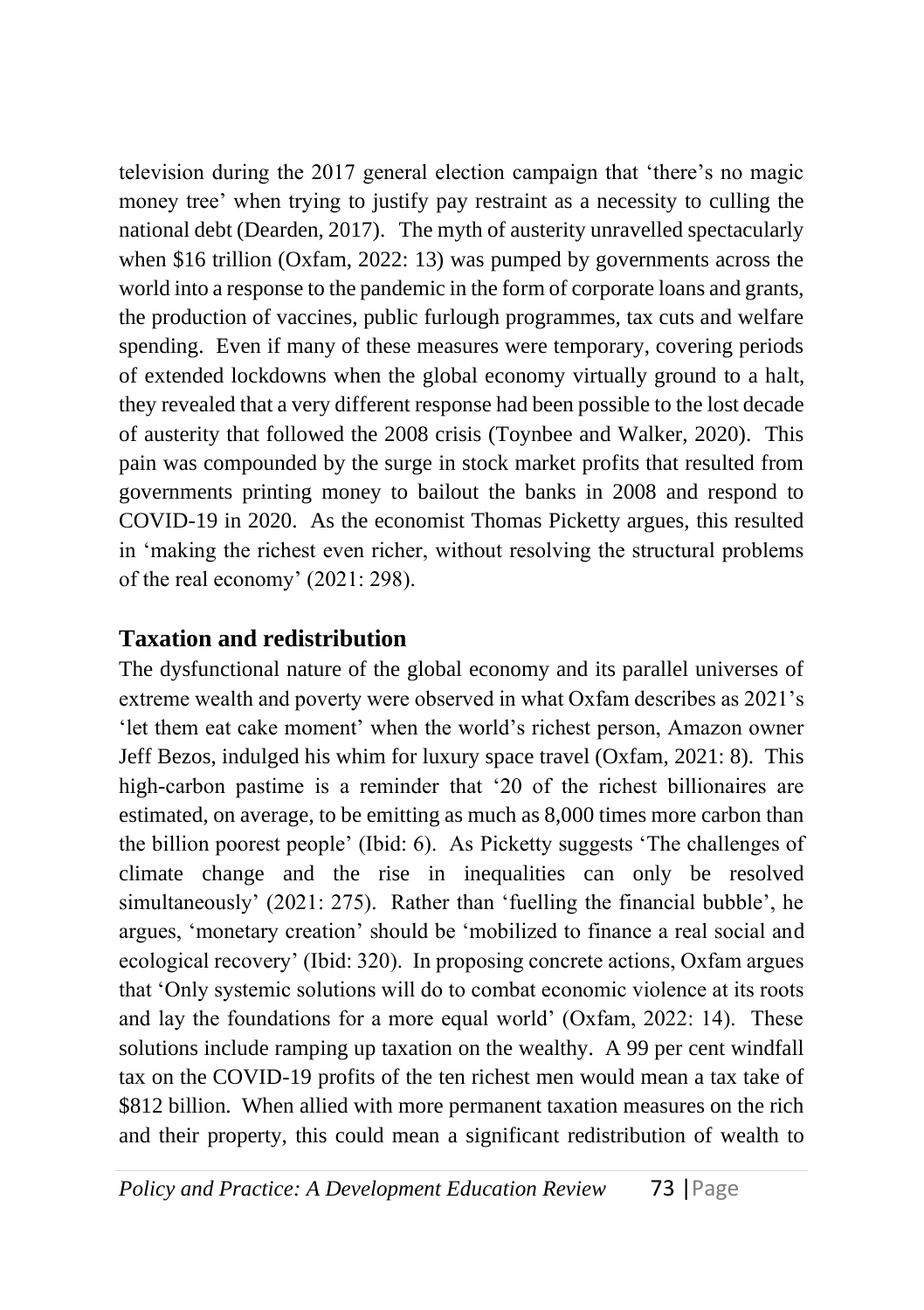resource essential services and tackle global heating. More social spending could be invested in universal healthcare and programmes that address genderbased violence and social protection. Finally, governments need to engage in systemic changes to their economies 'to pre-distribute income, change laws, and redistribute power in decision-making and power in the economy' (Ibid: 15).

### **Public interest versus profits**

None of this will be easy as the power of corporations and the super-rich to secure political allies and protect their interests remains entrenched. The economic deregulation that has attended neoliberalism has 'involved a vast programme of lobbying by business interests to ensure that governments liberate them from the rules that they find oppressive' (Crouch, 2014). We have seen during the pandemic just how dangerous corporate power has become with big pharmaceutical companies profiting from vaccine monopoly and unwilling to temporarily waive the patents on COVID-19 vaccines which could ensure they are manufactured by countries across the world (Bansal, 2021). This would help prevent the spread of new COVID-19 variants, ease pressure on healthcare systems combating the pandemic, and provide the best route to suppressing the virus and escaping an endless cycle of restrictions and lockdowns. We know it makes sense and would be acting in our best interests but so far public interest has been trumped by the profit motive. Until we start resourcing the social state (education, health, transport, the environment) to the scale needed and stop fuelling the over-stuffed stock market, the shocking levels of inequality revealed by Oxfam's report will continue.

#### **References**

Bansal, T (2021) 'It's Time For Big Pharma To Waive Their Patents On COVID-19 Vaccines', *Forbes*, 6 May, available: [https://www.forbes.com/sites/timabansal/2021/05/06/its-time-for-big-pharma-to](https://www.forbes.com/sites/timabansal/2021/05/06/its-time-for-big-pharma-to-waive-their-patents-on-covid-19-vaccines/?sh=4e5c1f0c6573)[waive-their-patents-on-covid-19-vaccines/?sh=4e5c1f0c6573](https://www.forbes.com/sites/timabansal/2021/05/06/its-time-for-big-pharma-to-waive-their-patents-on-covid-19-vaccines/?sh=4e5c1f0c6573) (accessed 18 January 2022).